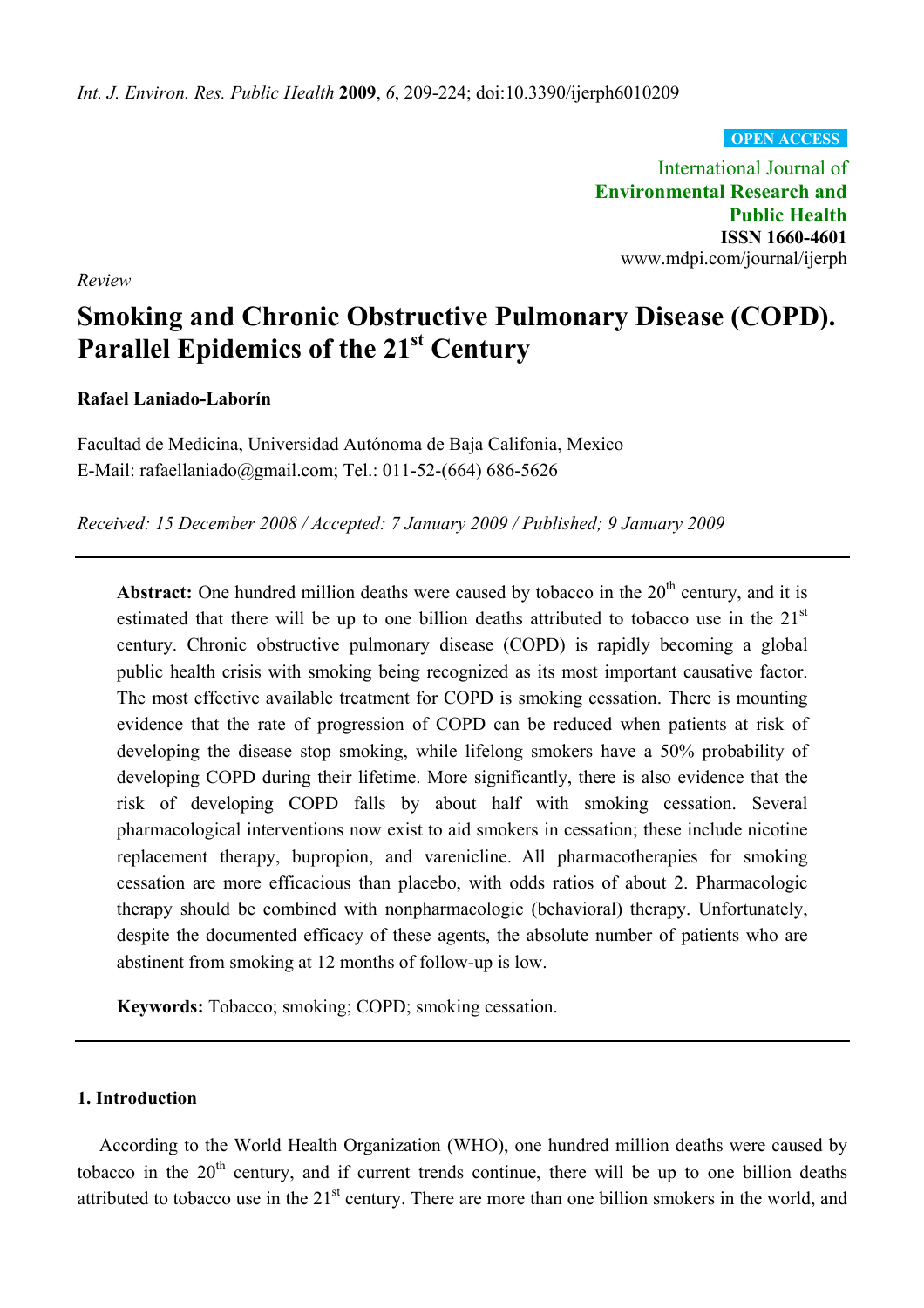globally the use of tobacco products is increasing (Figure 1), with the epidemic shifting to the developing world. More than 80% of the world's smokers live in low and middle income countries. It is estimated that tobacco use kills 5.4 million people a year and accounts for 10% of adult deaths worldwide, with up to 50% of smokers dying from a tobacco-use related disease. Unchecked, tobaccorelated deaths will increase to more than eight million a year by 2030, and 80% of those deaths will occur in developing countries. Tobacco use is a risk factor for six of the eight leading causes of deaths in the world including respiratory and cardiovascular diseases, stroke and several malignant diseases [1].

**Figure 1.** Global cigarette consumption. Increasing trend in the consumption of cigarettes  $(1880 - 2000)*$ .



Billions of cigarettes 1880-2000

\*Modified from Mackay, J.; Eriksen, M. *The Tobacco Atlas* © World Health Organization Publications.

Chronic obstructive pulmonary disease (COPD) is a major and growing cause of morbidity and mortality in countries at all levels of economic development [2, 3] with smoking being recognized as its most important causative factor [1, 3].

According to the WHO estimates, 80 million people in the world have moderate to severe COPD. More than 3 million people died of COPD in 2005, which corresponds to 5% of all adult deaths globally and it is estimated that by 2020 it will become the third leading cause of death worldwide [4]; this chronic disease is however, barely even acknowledged in the health statistics of many countries. Many patients remain undiagnosed, experience high levels of symptoms, their quality of life is often poor and they usually die prematurely of it or its complications [5-8].

Although cigarette smoking is the most commonly encountered tobacco-related risk factor for COPD [4], other types of tobacco smoking popular in various countries are also risk factors for COPD [9, 10] and air pollution resulting from the burning of wood and other biomass fuels, has also been identified as a COPD risk factor [4]. Passive exposure to cigarette smoke may also contribute to the development of COPD by increasing the lung total burden of inhaled particles and gases [11].

There is now evidence that most smokers develop some respiratory impairment due to COPD [12, 13]. One recent study addressing this issue [14] reported that 50% of smokers eventually develop COPD, as defined according to the Global Initiative for Chronic Obstructive Lung Disease (GOLD)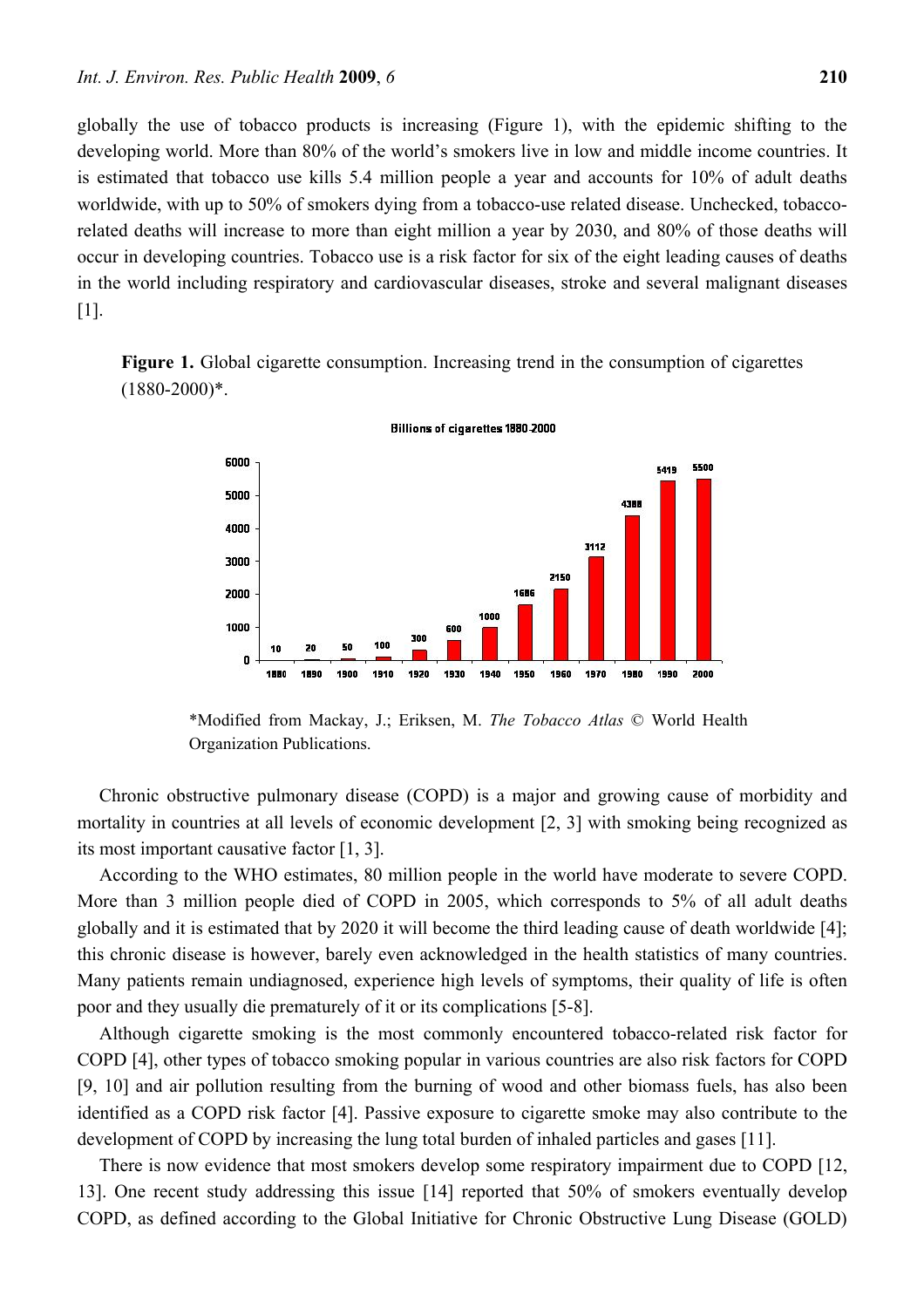guidelines [4]. This finding is of major clinical significance, in that it provides a scientific basis for the advice that can now be given to smokers that if they continue smoking lifelong, they have at least a one in two chances of developing COPD [12].

The costs of COPD to health services and society are substantial. Consultation rates in primary care are high and exacerbations of COPD are one of the most common causes of hospital admission. In developed countries, exacerbations of COPD account for the greatest burden on the health care system. In the European Union, the total direct costs of respiratory disease are estimated to be about 6% of the total health care budget, with COPD accounting for 56% ( $\epsilon$ 38.6 billion) of this cost. In the United States in 2002, the direct costs of COPD were \$18 billion and the indirect costs totaled \$14.1 billion [4, 15].

#### **2. Pathogenesis and Pathophysiology of Tobacco Induced Lug Injury.**

Cigarette smoke contains an extremely high concentration of oxidants. The reactive oxidant substances generated by smoking induce inflammation in the lung and its airway [16]; cigarette smoking causes an inflammatory process in the central airways, peripheral airways, and lung parenchyma, which is present even in smokers with normal lung function [17]. Studies have shown that in bronchial biopsies obtained from central airways, smokers have chronic inflammatory changes, with increased numbers of specific inflammatory cell types in different parts of the lung, and structural remodeling resulting from repeated injury and repair [18].

The exact role of smoking cessation on the airway inflammation process in COPD is still unknown. Cross-sectional studies suggest that there is still ongoing inflammation in COPD even after smoking cessation [19]. In general, the inflammatory and structural changes in the airways increase with disease severity and persist despite smoking cessation.

It is intriguing why airway inflammation is not resolved in COPD patients after 1 year of smoking abstinence, and even increases in some aspects. One explanation is that an inflammatory trigger persists after smoking cessation, keeping a local inflammatory response intact [20]. The persistent inflammation in chronic obstructive pulmonary disease may be, at least partly, related to repair of the smoke-induced tissue damage in the airways. It remains to be determined which parts of the observed inflammatory changes are beneficial and which harmful [20, 21]. A recently suggested hypothesis is that COPD may have an autoimmune component, which contributes to the airway inflammation even after smoking cessation [22]. These auto-antibodies may be directed against antigens present in tobacco or against endogenous auto-antigens that result from the smoking-induced inflammatory and oxidative lung injury [23].

#### **3. Smoking Cessation and COPD**

Smoking cessation is the single most effective—and cost-effective—treatment for COPD. Furthermore, smoking cessation is associated with a reduction in the risk of developing stroke, coronary heart disease, several types of cancer, and it is associated to an increased life expectancy [24].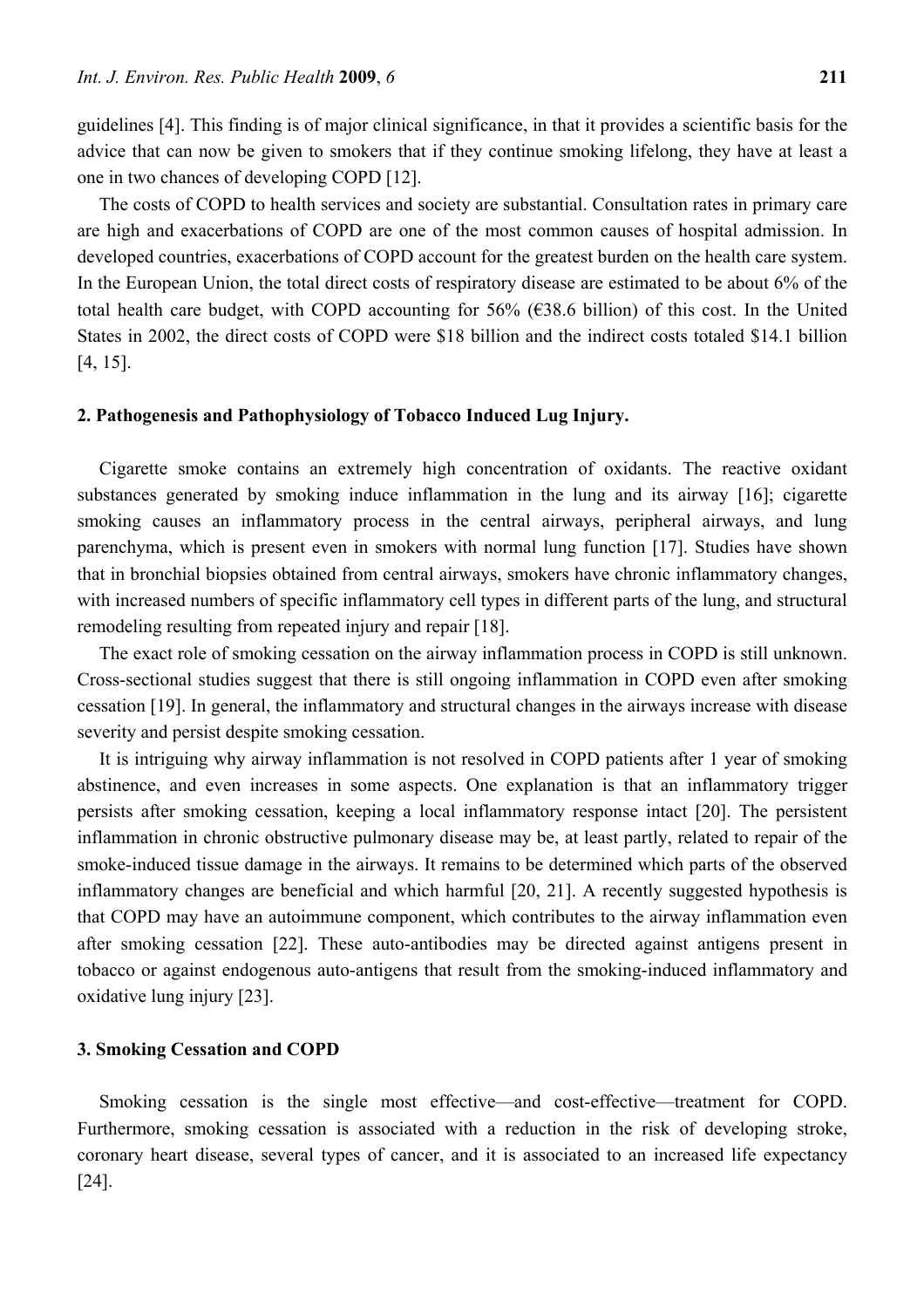Despite the ongoing inflammatory process, there is increasing evidence that the rate of development of COPD can be reduced when patients at risk of developing the disease stop smoking [25].

The first indications came from longitudinal cohort studies which showed that subjects who continued to smoke had a much steeper decline in lung function than those who had stopped smoking [26, 27].

The Lung Health Study confirmed that smoking cessation could reduce this smoking-related precipitous decline in lung function [28]. It was a randomized clinical trial designed to determine the potential benefits of smoking cessation. All participants had, as an inclusion criterion, asymptomatic airway obstruction. The special intervention participants received a smoking cessation program and were compared with usual care participants. Vital status was followed up to 14.5 years. The smoking intervention program consisted of a 10-week smoking cessation program that included a strong physician message and 12 group sessions using behavior modification and nicotine gum, plus either ipratropium or a placebo inhaler. At 5 years, 21.7% of special intervention participants had stopped smoking since study entry, compared with 5.4% of usual care participants. Smoking intervention participants had smaller declines in FEV-1 than usual care participants. Men who quit at the beginning of the study had an FEV-1 rate of decline of 30.2 mL/year, whereas women who quit declined at 21.5 mL/year. Men continuing to smoke throughout declined by 66.1 mL/year, and women continuing to smoke declined by 54.2 mL/year. More importantly, all-cause mortality was significantly lower in the special intervention group than in the usual care group (8.83 per 1000 person-years vs. 10.38 per 1000 person-years;  $p=0.03$  [29].

It has been shown that repeated attempts to quit smoking, even with subsequent relapses, can prevent loss of lung function, especially in patients with mild COPD [30], and prolonged abstinence is also associated to a reduction in pulmonary symptoms [31].

If a smoker with advanced COPD smoking, he/she will not recover lost lung function, but the subsequent rate of decline is likely to revert towards normal [32]. Smoking cessation at an early stage of the disease has shown to improve prognosis [28, 32-33], and there is evidence that smoking cessation at an early stage of COPD is more effective than in the later stages [34].

Smokers seem to be intrinsically more motivated to stop smoking if they realize that their respiratory complaints are caused by smoking and that they are at risk of developing COPD [35]. In a recent study, smoking cessation rates were compared between smokers with COPD and smokers with normal lung function. During follow-up, the abstinence rates were significantly higher in smokers with COPD than in smokers with normal lung function [36].

#### **4. Smoking Cessation Intervention Process**.

Tobacco dependence is a chronic condition that often requires repeated intervention to succeed [37]. Once users are dependent on tobacco, quitting is extremely difficult. Nicotine dependence resulting from tobacco use hinders efforts to sustain abstinence from tobacco for a prolonged period. Many users make multiple attempts to quit, often without the assistance that could significantly increase their chances of success. Studies have shown that a considerable number of smokers want to stop smoking, but a significant proportion of them have never tried [38]. A large proportion of all smokers are in the stage of contemplation or the stage of preparation. Most smokers go through several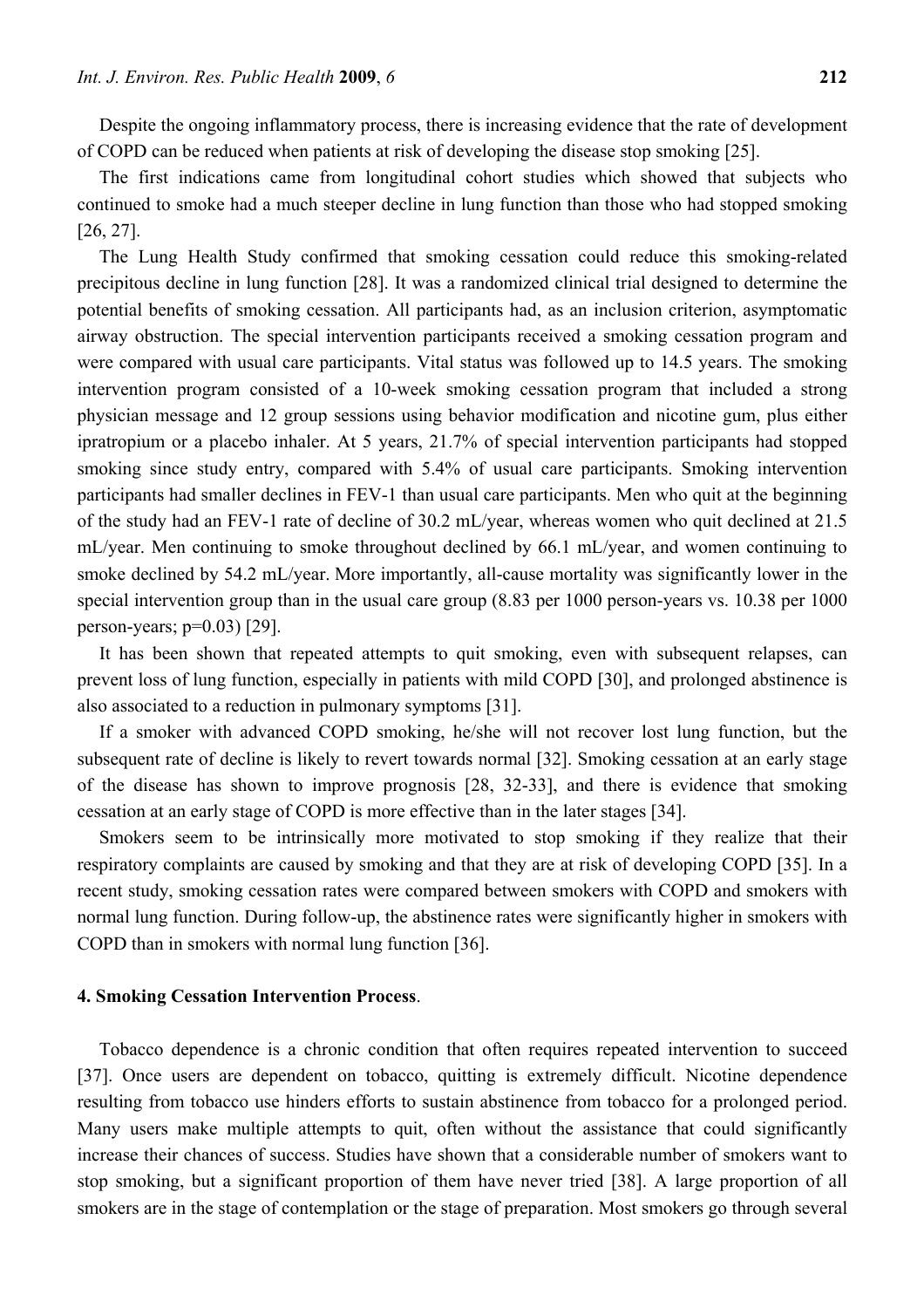stages before they finally take the decision to make a cessation attempt and at last succeed with their intentions and stop smoking. Smoking cessation advice or other interventions appear to have their effect by triggering a cessation attempt. Each year about 2% of smokers succeed in quitting on their own initiative [39].

Smoking cessation is challenging and behavioral interventions alone have had only modest success; as a result drug therapy has been increasingly relied upon to assist in smoking cessation. The most common of these pharmacologic interventions has been nicotine replacement therapy (NRT) [40]. More recently, attention has focused on the use of anti-depressant therapy [4, 41]. Pharmacologic smoking cessation aids are recommended for all smokers trying to quit, unless contraindicated [42]; smokers should also be provided with counseling when attempting to quit [39]. Family physicians can play an important role in the smoking cessation process, given that 70% of smokers consult family physicians annually [43].

As mentioned, most smokers who attempt to quit do not utilize cessation aids, and as a result, they are usually unsuccessful with two-thirds relapsing within 48 hours [44]. For this reason, all smokers including those who may be at risk for COPD as well as those who already have the disease — should be offered the most intensive smoking cessation intervention possible. Even a brief period of counseling at the doctor's office to urge a smoker to quit, results in smoking cessation rates of 5 to 10% [45-47]. At the very least, this should be done for every smoker at every health care provider visit [48-51]. The rate of successful smoking cessation at one year is of 3-5% when the patient simply tries to stop, from 7-16% if the smoker undergoes behavioral intervention and up to 24% when receiving pharmacological treatment plus behavioral support. Recently, several meta-analyses have shown that all current pharmacotherapies for smoking cessation are twice as likely more efficacious than placebo [52-54].

| <b>Treatment</b> | <b>Experimental group</b> | <b>Control Group</b> | <b>OR</b> (CI95%) |
|------------------|---------------------------|----------------------|-------------------|
| Nicotine gum     | 19.5%                     | 11.5%                | 1.66(1.52, 1.81)  |
| Nicotine patch   | 14.6%                     | $8.6\%$              | 1.81(1.63, 2.02)  |
| Nicotine inhaler | 17.15                     | $9.1\%$              | 2.14(1.44, 3.18)  |
| <b>Bupropion</b> | 20.0%                     | $10.2\%$             | 1.94(1.72, 2.19)  |
| Varenicline      | 23.0%                     | 10.3%                | 2.66(1.72.4.11)   |

**Table 1.** Efficacy of pharmacologic treatment for smoking cessation \*.

\*Modified from Schmelzle, J., *et al.* [43]

Pharmacologic agents are classified as first-line pharmacotherapy, which includes nicotine replacement therapy, bupropion and varenicline and second-line agents such as nortriptyline, a tricyclic antidepressant agent, and clonidine, an antihypertensive drug [54].

#### **5. Nicotine Replacement Therapy**

Most regular smokers are addicted to nicotine. When a subject smokes a cigarette, nicotine will get into the bloodstream and almost immediately stimulate the brain. In regular smokers, when the blood level of nicotine decreases, withdrawal symptoms such as restlessness, increased appetite, inability to concentrate, irritability, dizziness, and nicotine craving will develop. These symptoms begin within a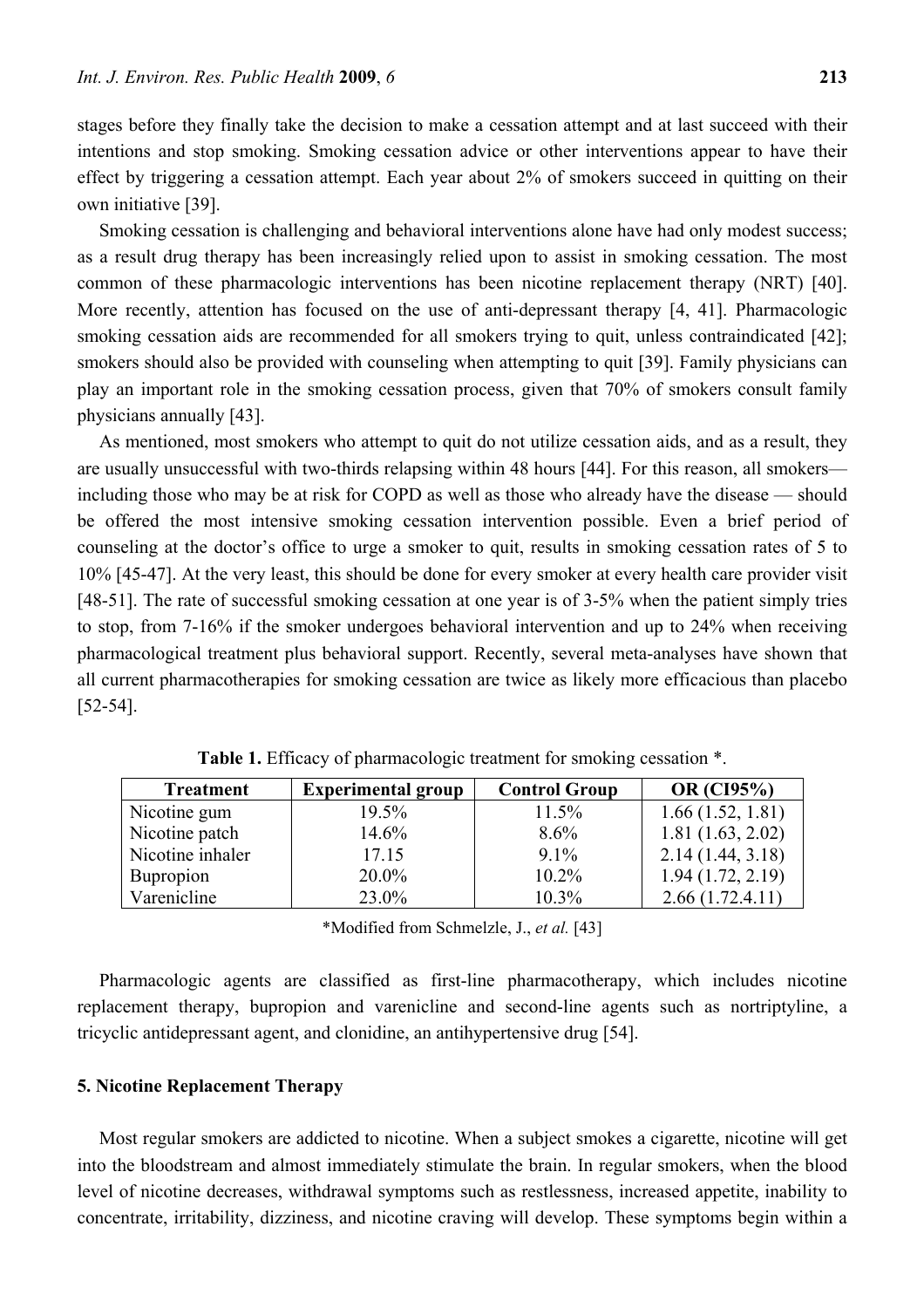few hours after having the last inhalation of tobacco smoke; if they are not relieved by smoking a cigarette, withdrawal symptoms will increase in severity. Nicotine replacement therapies will allow the smoker to maintain stable nicotine levels in the bloodstream to avoid withdrawal symptoms without smoking.

Nicotine replacement therapies (NRTs) available include nicotine gum, patches, and inhalers. These therapies aid in smoking cessation by replacing the nicotine-mediated neuropharmacologic effects achieved by smoking [39]. Authors of a systematic review and meta-analysis which reviewed randomized trials of NRT compared with placebo or no treatment, and that had follow-up periods of 6 months or longer, determined that NRT doubles the likelihood of smoking cessation compared with no therapy (OR 1.77, 95% confidence interval [CI] 1.66-1.88) [40]. Evidence also indicates that the nicotine patch combined with another NRT is more effective than any single NRT [55, 56].

The potential side effects of nicotine gum include dyspepsia, singultus (hiccups) and a mandible pain. Nicotine patches are associated with cephalea, dizziness and nausea, sleep disturbances, and rash at the site of patch application. Adverse effects experienced by users of nicotine inhalers include throat and nasal irritation, rhinorrhea, sneezing, and coughing [57].

#### **6. Bupropion**

Bupropion was originally launched as a smoking cessation aid in 1997 and has now been approved in more than 50 countries [58]. It blocks the reuptake of dopamine and norepinephrine, which is thought to be the mechanism behind its effect on smoking cessation [59]. In a systematic review and meta-analysis of 31 bupropion trials in which bupropion was the sole agent used for cessation (compared with placebo or no pharmacotherapy), with 6 months follow-up or longer, the reviewers found the likelihood of cessation almost doubled with bupropion therapy [40, 60].

Bupropion alone or in combination with the nicotine patch has been found to significantly increase long-term cessation rates compared with the patch alone. The abstinence rates at 12 months were 15.6 percent in the placebo group, as compared with 16.4 percent in the nicotine-patch group, 30.3 percent in the bupropion group  $(P<0.001)$ , and 35.5 percent in the group given bupropion and the nicotine patch (P<0.001). The greater abstinence rate with combination therapy (bupropion+nicotine patch) compared with bupropion alone, however, was not statistically significant [56].

The most common side effects associated with bupropion are dry mouth and insomnia. Additionally, the risk of seizures is thought to be 1 in 1000, and is associated with risk factors such as seizure disorders and eating disorders [61]. Only two seizures episodes were reported in the bupropion trials. However, the small number of observed seizures is likely due to the exclusion of patients at risk for seizures before randomization.

#### **7. Varenicline**

Varenicline is the first partial agonist of the α4β2 nicotinic acetylcholine receptor to be developed. The dependency effects of nicotine are thought to be mediated at these receptors [62, 63]. Varenicline works by stimulating dopamine, which results in reduced cravings and withdrawal symptoms. The drug also blocks nicotine receptors, which prevents the dopamine release associated with nicotine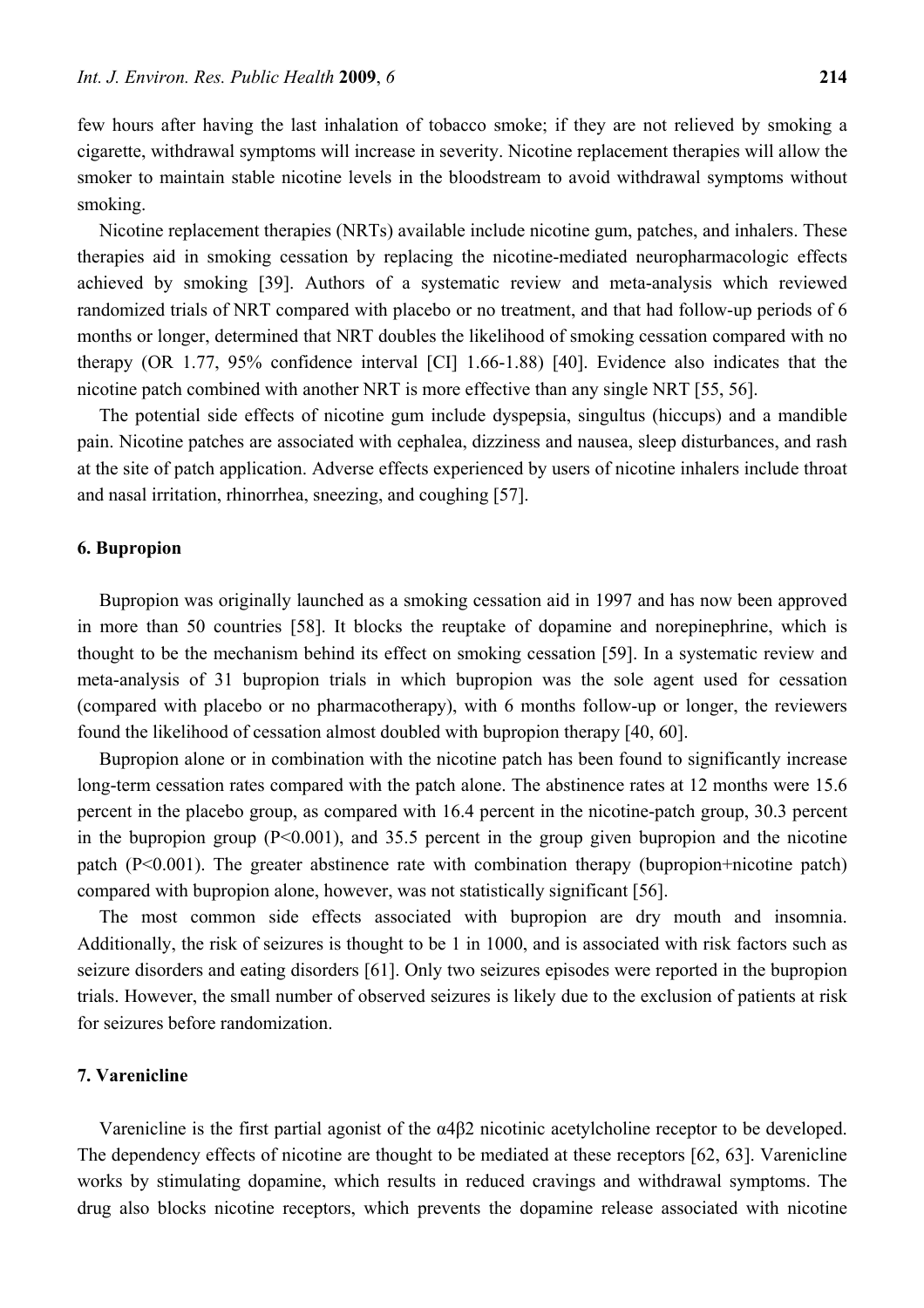consumption [63, 64]. Varenicline might diminish withdrawal symptoms through an agonist effect and reduce craving through an antagonist effect; with nicotine exposure, the receptor occupancy of varenicline is expected to block the reinforcing effects of nicotine [65].

The most common side effect associated with varenicline is nausea. Other side effects include insomnia and abnormal dreaming [66, 67].

Recently, several trials have demonstrated the effectiveness of varenicline, in improving cessation rates [65, 66, 68-70]. Bupropion has been compared with varenicline in recent head-to-head randomized controlled trials [66, 68, 70]. These trials consistently favored varenicline. After pooling these data, it was found that rates of smoking abstinence associated with varenicline were about twice those associated with bupropion.

However, from the time of initial trials, varenicline has been associated with significant psychiatric adverse effects [71]. Recently the FDA issued two Med Watch advisories regarding reports of behavioral changes in patients taking varenicline. These have included erratic behavior, new onset of depressed mood, agitation, suicidal ideation, suicidal attempts, and completed suicides within days to weeks of initiating varenicline. Not all the individual affected had pre-existing histories of psychiatric illness [72]. There have been two recent published case reports of varenicline exacerbating symptoms of schizophrenia [73] and inducing a manic episode in a patient with bipolar disorder [74]. As mentioned, varenicline displaces nicotine from acetylcholine receptors, which in turn produces low to moderate levels of dopamine release, and stimulates the central nervous mesolimbic dopamine system. This may upset the balance in cholinergic-adrenergic tone, which has been implicated in the physiology of mania [71].

In summary varenicline seems to be the most effective of the available pharmacological agents for smoking cessation; however, the extensive exclusion criteria for most of these trials, the substantially different losses to follow up between groups, and the fact that most of these trial are funded by the industry might affect the trustworthiness and generalizability of these results [43].

Despite the early efficacy of these pharmacotherapies, the number of patients that remain abstinent from smoking at 1 year follow-up is low. Most of the randomized controlled trials report a point prevalence of abstinence at 12 months to be well under 30% among patients in the treatment groups. With continuous abstinence as the outcome measure, the rate of abstinence is even lower [64].

#### **8. Nonpharmacologic Treatment**

Nonpharmacologic cessation strategies include brief interventions, such as patient education and advice, behavioral therapy, self-help materials, and telephone counseling [65]. A review of randomized or quasi-randomized trials of individual behavioral counseling for smoking cessation by trained therapists with 6 months or longer follow-up indicated that individual counseling was more effective than no intervention at all. Counseling usually consists of one or more face-to-face sessions, often accompanied by telephone contact for support [66]. Evidence shows that group counseling is more effective than self-help and other less intensive intervention methods for smoking cessation [77]. It is unclear if group counseling is more effective than individual counseling, but it is more effective than no intervention [78]. Self-help materials might improve quit rates among smokers compared with those who receive no intervention, but the effect is generally small [79]. Proactive telephone counseling, in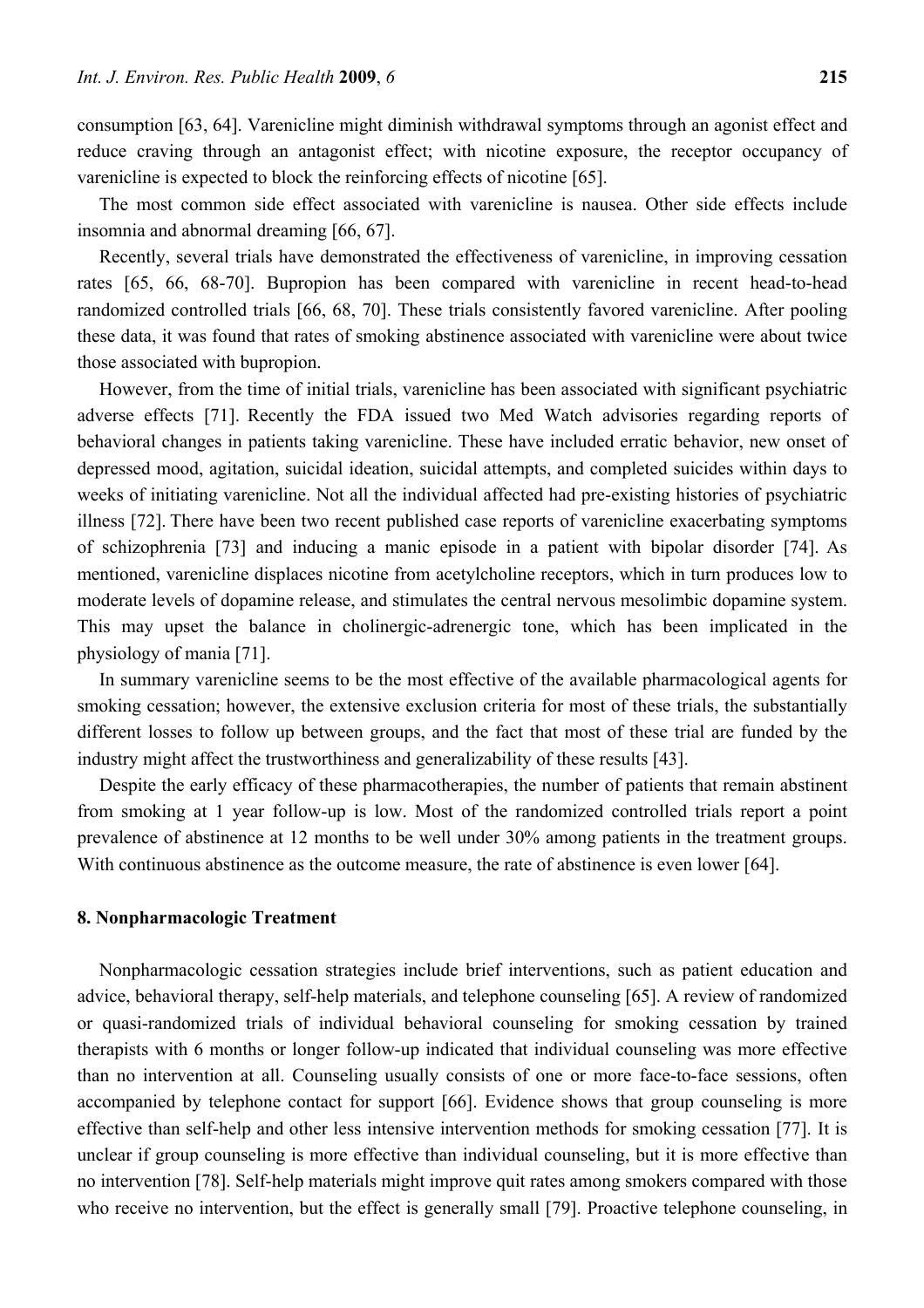which the counselor initiates client contact, enhances the benefit of telephone counseling in comparison to reactive counseling, in which the client initiates contact. Multiple sessions of telephone counseling improve quit rates [80].

Web-based cessation programs have as well been found to be effective in smoking cessation [81, 82], however, more research is needed in this area [83].

#### **9. Combined Therapy**

Pharmacotherapy and counseling should be used in conjunction to further improve the chances of successful cessation [42]. Brief counseling combined with NRT has been found to be more effective than counseling alone in a randomized study of hospital patients receiving smoking cessation interventions [84, 85]. In a randomized study of telephone counseling combined with nicotine patch therapy, individuals who received both counseling and NRT had significantly greater abstinence rates compared with those who received NRT alone [86, 87].

How effective are the smoking cessation interventions in COPD patients? As mentioned the Lung Health Study (that included asymptomatic smokers with airway obstruction) reported that at 5 years, 21.7% of special intervention participants had stopped smoking since study entry, compared with 5.4% of usual care participants [28]. A recent Crochane review revealed the effectiveness of psychosocial interventions combined with pharmacological intervention compared to no treatment in COPD patients: psychosocial interventions combined with NRT versus no treatment increased the probability of success at a 5 year follow-up by four-fold (Relative risk= 4.19, 95% CI 3.41 to 5.15) [88].

#### **10. Strategy for Smoking Cessation**

Health care providers are key to the delivery of smoking cessation messages and interventions. Health care workers should encourage all patients who smoke to quit, even those patients who come to the health care provider for unrelated reasons and do not have symptoms of COPD, evidence of airflow limitation, or other smoking related disease.

The strategy for smoking cessation has utilized a mnemonic system based on the five "A's" [4]:

- 1. **ASK:** Systematically identify all tobacco users at every visit. Write a patient's smoking status in the medical chart under vital signs. Implement a system that ensures that, for every patient at every clinic visit, tobacco-use status is queried and documented. Ask patients about their desire to quit, and reinforce their intentions.
- 2. **ADVISE:** Strongly urge all tobacco users to quit. In a clear, strong, and personalized manner, urge every tobacco user to quit. Motivate patients who are reluctant to quit.
- 3. **ASSESS:** Most individuals go through several stages (precontemplation, contemplation, recycling) before they stop smoking. Determine willingness to make a quit attempt. Ask every tobacco user if he or she is willing to make a quit attempt at this time.
- 4. **ASSIST:** Aid the patient in quitting. Help the patient with a quit plan; help motivated smokers set a quit date. Provide practical counseling; provide, if available, intra-treatment social support; six first-line pharmacotherapies for tobacco dependence— bupropion SR, varenicline,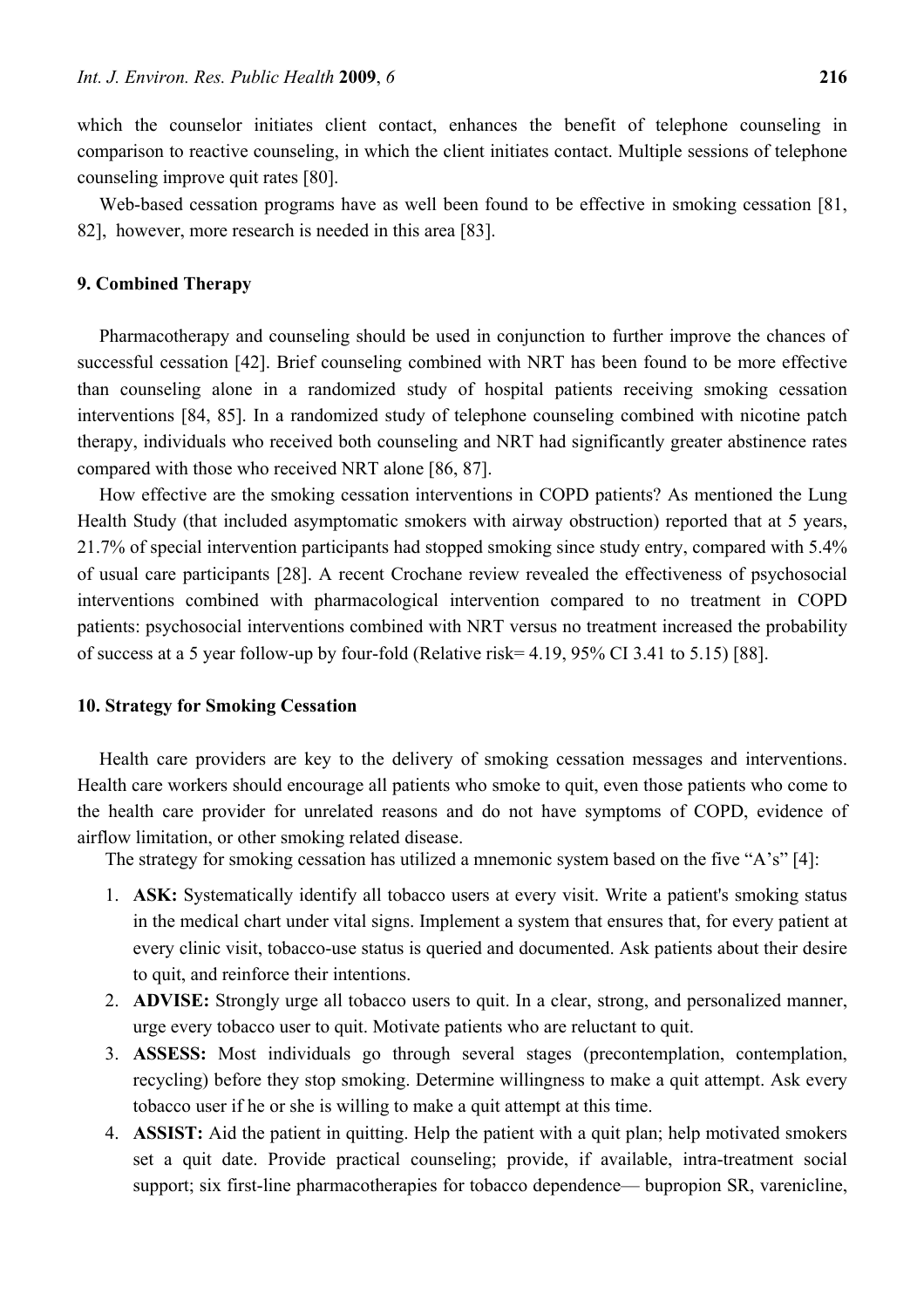nicotine gum, nicotine inhaler, nicotine nasal spray, and nicotine patch—are effective and at least one of these medications should be prescribed in the absence of contraindications.

5. **ARRANGE:** Schedule follow-up contact, either in person or via telephone. Encourage relapsed smokers to try quitting again. Tobacco dependence is a chronic condition that warrants repeated treatment until long-term or permanent abstinence is achieved.

There is limited data to guide clinicians in recommending one type of pharmacotherapy over another, the use of combinations, or how to match individual smokers to a particular form of therapy. Recently a Delphi approach was used to build consensus among a panel of international experts from various health disciplines with the purpose of developing decision rules for clinicians to guide differential prescribing practices and tailoring of pharmacotherapy for smoking cessation [89]. Factors that should be considered in prescribing pharmacotherapy include level of scientific evidence, patient preference and patient previous experience. The decision to prescribe combinations should be based on a history of failed attempts with monotherapy, patients with breakthrough cravings despite treatment and level of tobacco dependence. Other factors that should be taken into account on selection of pharmacotherapy include the potential impact on comorbidities and the presence of contraindications. There appears to be good justification for "off label" use such as higher doses of NRT or combination therapy in certain circumstances.

#### **11. What can We Expect in the Near Future?**

Although recent data suggest that current pharmacotherapy for smoking cessation is superior to placebo for treating nicotine dependence, a majority of smokers fail to maintain long-term abstinence from smoking. Thus, continued investigation of novel medications for nicotine dependence remains a critical priority. Promising agents include new non-nicotine-replacement pharmacotherapies [90-93] such as selegiline (a monoamine oxidase type B [MAO-B] inhibitor), fluoxetine (an antidepressant of the selective serotonin reuptake inhibitor [SSRI] class), naltrexone (an opioid receptor antagonist used primarily in the management of alcohol dependence and opioid dependence) and mecamylamine (a ganglionic blocker); other strategies include the development of a vaccine against nicotine dependence [94] and pharmacogenetic approaches to smoking cessation [95, 96].

## **12. Conclusions**

Tobacco use kills more than five million people a year and accounts for 10% of adult deaths worldwide. COPD is a major and growing cause of morbidity and mortality with smoking being recognized as its most important causative factor. Several meta-analyses have shown that all pharmacotherapies for smoking cessation are twice as likely more efficacious than placebo with an abstinence rate in the 25-30% range at one year when pharmacological treatment and behavioral support are combined. Unfortunately, in spite of the initial efficacy of these pharmacotherapies, the number of patients that remain abstinent from smoking at 1 year follow-up is low (range 16-25%) [64].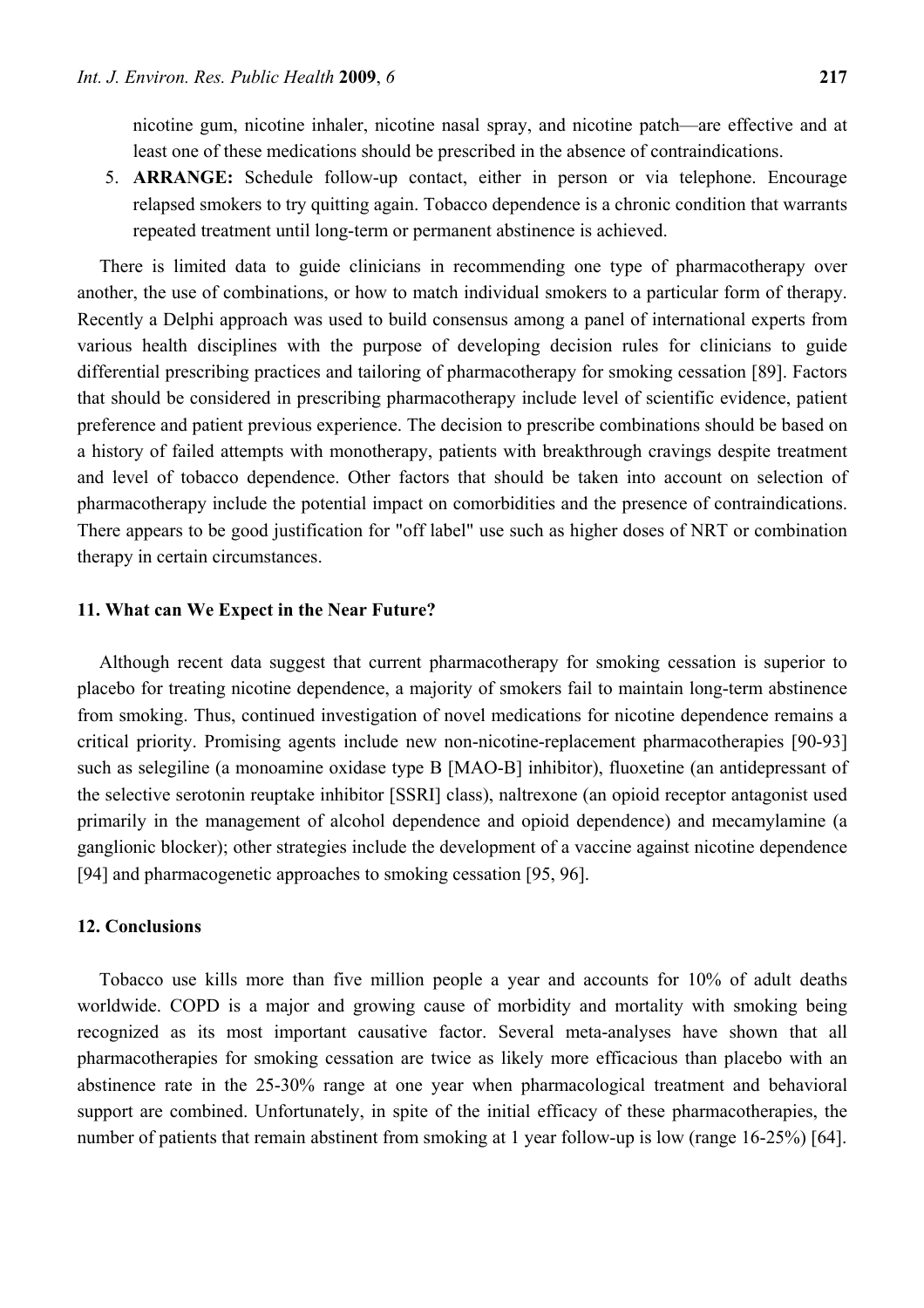### **References**

- 1. http://www.who.int/topics/tobacco/facts/en/index.htlm (accessed 28 November 2008).
- 2. Mannino, D.M.; Buist, A.S. Global burden of COPD: risk factors, prevalence, and future trends. *Lancet* **2007,** *370*, 765-773.
- 3. Buist, A.S.; Vollmer, W.M.; McBurnie MA. Worldwide burden of COPD in high- and lowincome countries. Part I. The Burden of Obstructive Lung Disease (BOLD) Initiative. *Int. J. Tuberc. Lung Dis.* **2008**, *12*, 703-708.
- 4. *Global Strategy for the Diagnosis, Management and Prevention of COPD*. Global Initiative for Chronic Obstructive Lung Disease (GOLD) 2008.
- 5. Menezes, A.M.; Perez-Padilla, R.; Jardim, J.R.; Muiño, A.; López, M.V.; Valvidia, G.; Montes, de Oca M.; Talamo, C.; Hallal, P.C.; Victoria, C.G.; PLATINO team. Chronic obstructive pulmonary disease in five Latin American cities (the PLATINO study): a prevalence study. *Lancet* **2005**, *366*, 1875-1881.
- 6. Halbert, R.J.; Natoli, J.L.; Gano, A.; Badamgarav, E.; Buist, A.S.; Mannino, D.M. Global burden of COPD: systematic review and meta-analysis. *Eur. Respir. J.* **2006**, *28*, 523-532.
- 7. Menezes, A.M.B.; Perez-Padilla, R.; Hallal, P.C.; Jardim, J.R.; Muiño, A.; Lopez, M.V.; Valdivia, G.; Pertuze, J.; Montes, de Oca M.; Tálamo, C. for the PLATINO Team. Worldwide burden of COPD in high- and low-income countries. Part II. Burden of chronic obstructive lung disease in Latin America: the PLATINO study. *Int. J. Tuberc. Lung Dis.* **2008,** *12*,709-712.
- 8. Ko, F.W.S.; Hui, D.S.C.; Lai, C.K.W. Worldwide burden of COPD in high- and low-income countries. Part III. Asia-Pacific studies. *Int. J. Tuberc. Lung Dis.* **2008**, *12*, 713-717.
- 9. Jindal, S.K.; Aggarwal, A.N.; Chaudhry, K.; Chhabra, S.K.; D'Souza, G.A.; Gupta, D.; Katiyar, S.K.; Kumar, R.; Shah, B.; Vijayan, V.K. A multicentric study on epidemiology of chronic obstructive pulmonary disease and its relationship with tobacco smoking and environmental tobacco smoke exposure. *Indian J. Chest Dis. Allied Sci.* **2006**, *48*, 23-29.
- 10. Al-Fayez, S.F.; Salleh, M.; Ardawi, M. Azahran, F.M. Effects of sheesha and cigarette smoking on pulmonary function of Saudi males and females. *Trop. Geogr. Med.* **1988**, *40*, 115-123.
- 11. Eisner, M.D.; Balmes, J.; Katz, B.P.; Trupin, L.; Yelin, E.; Blanc, P. Lifetime environmental tobacco smoke exposure and the risk of chronic obstructive pulmonary disease. *Environ. Health Perspect.* **2005**, *4*, 7-15.
- 12. Marsh, S.; Aldington, S.; Shirtcliffe, P.; Weatherall, M.; Beasley, R. Smoking and COPD: what really are the risks? *Eur. Respir. J.* **2006**, *28*, 883-886.
- 13. Rennard, S.I.; Vestbo, J. COPD: the dangerous underestimate of 15%. *Lancet* **2006**, *367*, 1216- 1219.
- 14. Lundback, B.; Lindberg, A.; Lindstrom, M.; Rönmark, E.; Jonsson, A.C.; Jönsson, E.; Larsson, L.G.; Andersson, S.; Sandström, T.; Larsson, K. Not 15 but 50% of smokers develop COPD? Report from the Obstructive Lung Disease in Northern Sweden Studies. *Respir. Med.* **2003**, *97*, 115-122.
- 15. The ASPECT Consortium. *Tobacco on Health in the European Union: Past, present and future*. European Bureau for Action on Smoking Prevention, Tobacco and Health in the European Union: Brussels, Belgium, 2004.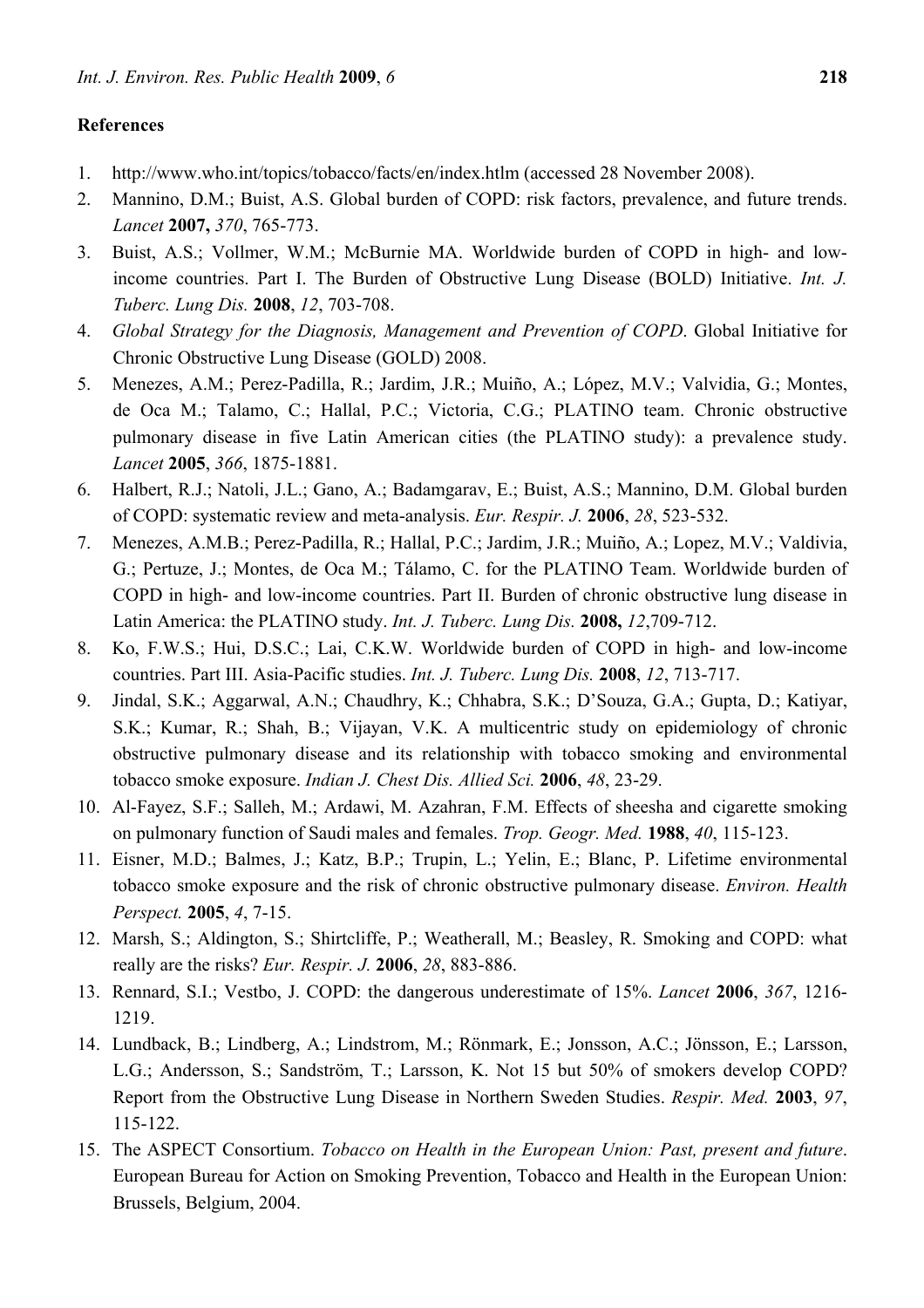- 16. Brody, J.S.; Spira, A. Chronic Obstructive Pulmonary Disease, Inflammation, and Lung Cancer. *Proc. Am. Thorac. Soc.* **2006**, *3*, 535-538.
- 17. Saetta, M. Airway Inflammation in Chronic Obstructive Pulmonary Disease. *Am. J. Respir. Crit. Care Med.* **1999**, *160*, S17-S20.
- 18. Saetta, M.; Di Stefano, A.; Maestrelli, P.; Ferraresso, A.; Drigo, R.; Potena, A.; Ciaccia, A.; Fabbri, L.M. Activated T-lymphocytes and macrophages in bronchial mucosa of subjects with chronic bronchitis. *Am. Rev. Respir. Dis.* **1993**, *147*, 301-306.
- 19. Rutgers, S.R.; Postma, D.S. ten Hacken, N.H.; Kauffman, H.; van der Mark, T.W.; Koeter, G.; Timens, W. Ongoing airway inflammation in patients with COPD who do not currently smoke. *Thorax* **2000**, *55*, 12-18.
- 20. Willemse, B.W.M.; ten Hacken, N.H.T.; Rutgers, B.; Lesman-Leegte, I.G.A.T.; Postma, D.S.; Timens, W. Effect of 1-year smoking cessation on airway inflammation in COPD and asymptomatic smokers. *Eur. Respir. J.* **2005**, *26*, 835-845.
- 21. Soriano, J.B.; Agust, A. The yin and yang of COPD: or balancing repair (yang) and inflammation (yin) *Eur. Respir. J.* **2008**, *32*, 1426-1427.
- 22. Agusti, A.; Macnee, W.; Donaldson, K.; Cosio, M. Hypothesis: does COPD have an autoimmune component? *Thorax* **2003**, *58*, 832-834.
- 23. Cosio, M.G. Autoimmunity, T-cells and STAT-4 in the pathogenesis of chronic obstructive pulmonary disease. *Eur. Respir. J.* **2004**, *24*, 3-5.
- 24. Taylor, D.H. Jr; Hasselblad, V.; Henley, S.J.; Thun, M.J.; Sloan, F.A. Benefits of smoking cessation for longevity. *Am. J. Public Health* **2002**, *92*, 990-996.
- 25. van Schayck, C.P.; Kaper, J. Smoking and COPD: will they ever vanish into smoke? (Editorial). *Primary Care Respir. J.* **2006**, *15*, 81-83.
- 26. Xu, X.; Dockery, D.W.; Ware, J.H.; Speizer, F.E.; Ferris, B.G. Effects of cigarette smoking on rate of loss of pulmonary function in adults: a longitudinal assessment. *Am. Rev. Respir. Dis.* **1992**, *146*, 1345-1348.
- 27. Di Stefano, A.; Capelli, A.; Lusuardi, M.; Balbo, P.; Vecchio, C.; Maestrelli, P.; Mapp, C.E.; Fabbri, L.M.; Donner, C.F.; Saetta, M. Severity of airflow limitation is associated with severity of airway inflammation in smokers. *Am. J. Respir. Crit. Care Med.* **1998**, *158*, 1277-1285.
- 28. Anthonisen, N.R.; Connett, J.E.; Kiley, J.P.; Altose, M.D.; Bailey, W.C.; Buist, A.S.; Conway, W.A. Jr.; Enright, P.L., Kanner, R.E.; O'Hara, 'et al'. Effects of smoking intervention and the use of an inhaled anticholinergic bronchodilator on the rate of decline of FEV 1. The Lung Health Study. *JAMA* **1994**, *272*, 1497-1505.
- 29. Anthonisen, N.R.; Skeans, M.A.; Wise, R.A.; Manfreda, J.; Kanner, R.E.; Connett, J.E. The Effects of a Smoking Cessation Intervention on 14.5-Year Mortality.A Randomized Clinical Trial. *Ann. Intern. Med.* **2005**, *142*, 233-239.
- 30. Murray, R.P.; Anthonissen, N.R.; Connett, J.E.; Wise, R.A.; Lindgren, P.G.; Greene, P.G.; Nides, M.A. Effect of multiple attempts to quit smoking and relapses to smoking on pulmonary function. *J. Clin. Epid.* **1998**, *51*, 1317-1326.
- 31. Kanner, R.E.; Connett, J.E.; Williams, D.E.; Buist, A.S. Effects of randomized assignment to a smoking cessation intervention and changes in smoking habits on respiratory symptoms in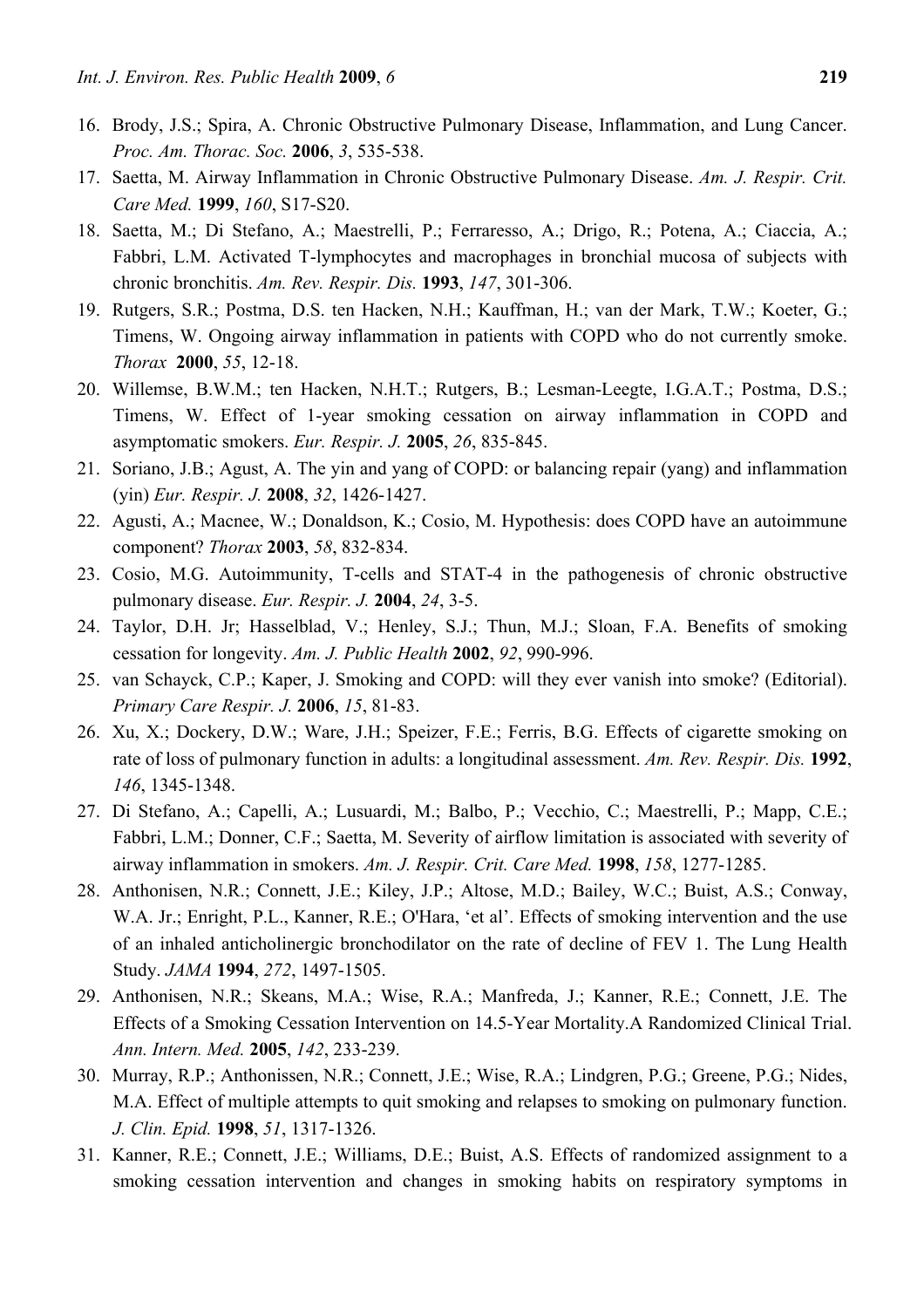smokers with mild chronic obstructive pulmonary disease: The Lung Health Study. *Am. J. Med.* **1999**, *106*, 406-410.

- 32. Fletcher, C.; Peto, R.; Tinker, C. The natural history of chronic airflow obstruction. *BMJ* **1977**, *1*, 1645-1648.
- 33. Xu, X.; Dockery, D.W.; Ware, J.H.; Speizer, F.E.; Ferris, B.G. Effects of cigarette smoking on rate of loss of pulmonary function in adults: a longitudinal assessment. *Am. Rev. Respir. Dis.* **1992**, *146*, 1345-1348.
- 34. Wagena, E.J.; Knipschild, P.; Huibers, M.J.H.; Wouters, E.F.M.; van Schayck, C.P. The efficacy of bupropion and nortriptyline for smoking cessation among people who are at risk for or have chronic obstructive pulmonary disease: a randomizaed, placebo-controlled trial. *Arch. Int. Med.* **2005,** *165*, 2286-2292.
- 35. Zielinszky, J.; Bednarek, M. Early detection of COPD in a high-risk population using spirometric screening. *Chest* **2001**, *119*, 731-736.
- 36. Stratelis, G.; Mölstad, S.; Jakobsson, P.; Zetterström, O. The impact of repeated spirometry and smoking cessation advice on smokers with mild COPD. Scandinavian *J. Primary Health Care* **2006**, *24*,133-139
- 37. Anderson, J.E.; Jorenby, D.E.; Scott, W.J.; Fiore, M.C. Treating tobacco use and dependence: An evidence-based clinical practice guideline for tobacco cessation. *Chest* **2002**, *121*, 932-941.
- 38. Jimenez-Ruiz, C.A.; Masa, F.; Miravitlles, M.; Gabriel, R.; Viejo, J.L.; Villasante, C.; Sobradillo, V. Smoking characteristics: Differences in attitudes and dependence between healthy smokers and smokers with COPD. *Chest* **2001**, *119*, 1365-70.
- 39. Hughes, J.R. Motivating and helping smokers to stop smoking. *J. Gen. Intern. Med.* **2003**, *18*, 1053-1057.
- 40. Silagy, C.; Lancaster, T.; Stead, L.; Mant, D.; Fowler, G. Nicotine replacement therapy for smoking cessation. *Cochrane Database Syst. Rev.* **2004**, CD000146.
- 41. Hughes, J.; Stead, L.; Lancaster, T. Antidepressants for smoking cessation. *Cochrane Database Syst. Rev.* **2004,** CD000031.
- 42. The Tobacco Use and Dependence Clinical Practice Guideline Panel, Staff, and Consortium Representatives. A clinical practice guideline for treating tobacco use and dependence: a US Public Health Service report. *JAMA* **2000**; *283*, 3244-54.
- 43. Schmelzle, J.; Rosser, W.W.; Birtwhistle, R. Update on pharmacologic and nonpharmacologic therapies for smoking cessation. *Can. Fam. Physician* **2008**, *54*, 994-999.
- 44. Hughes, J.R.; Gulliver, S.B.; Fenwick, J.W.; Valliere, W.A.; Cruser, K.; Pepper, S.; Shea, P.; Solomon, L.J.; Flynn, B.S. Smoking cessation among self-quitters. *Health Psychol.* **1992**, *11*, 331-4.
- 45. Morgan, M.D.; Britton, J.R. Chronic obstructive pulmonary disease 8: Non-pharmacological management of COPD. *Thorax* **2003**, *58*, 453-457.
- 46. Wu, P.; Wilson, K.; Dimoulas, P.; Mills, E.J. Effectiveness of smoking cessation therapies: a systematic review and meta-analysis. *BMC Public Health* **2006**, *6*, 300 doi: 10.1186/1471-2458- 6-300.
- 47. Lancaster, T.; Stead, L.F. Physician advice for smoking cessation. *Cochrane Database Syst. Rev.* **2004**, *18*, CD000165.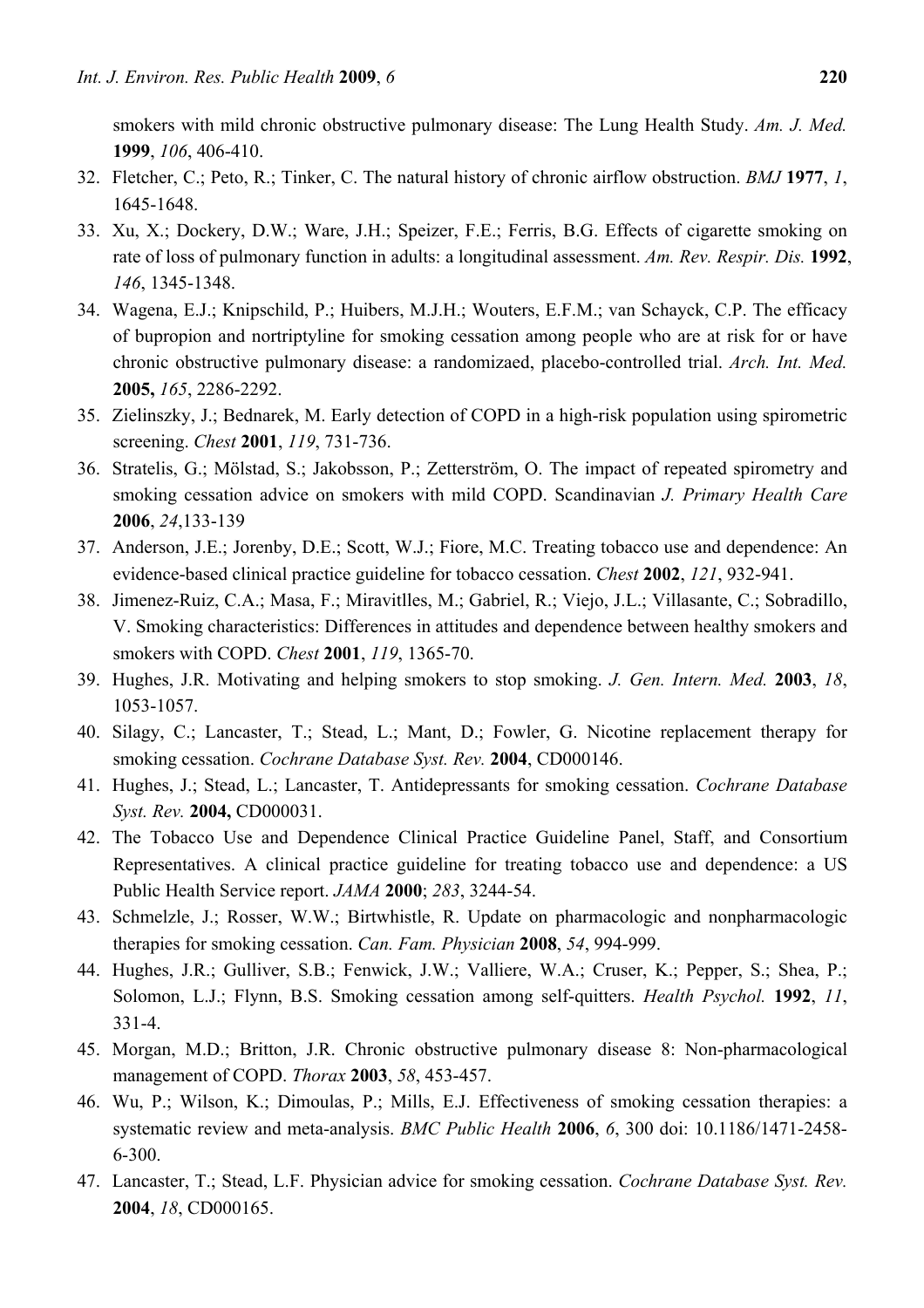- 48. Britton, J.; Knox, A. Helping people to stop smoking: the new smoking cessation guidelines. *Thorax* **1999**, *54*, 1-2.
- 49. Fiore, M.C.; Bailey, W.C.; Cohen, S.J.; Dorfman, S.F.; Fox, B.J.; Goldstein, M.G.; Gritz, E.; Hasselblad, V.; Heyman, R.B.; Jaen, C.R., 'et al'. The Tobacco Use and Dependence Clinical Practice Guideline Panel, Staff, and Consortium Representatives. A clinical practice guideline for treating tobacco use and dependence: A US Public Health Service report. *JAMA* **2000**, *28*, 3244- 3254.
- 50. Pauwels, R.A.; Buist, A.S.; Ma, P.; Jenkins, C.R.; Hurd, S.S. Global strategy for the diagnosis, management, and prevention of chronic obstructive pulmonary disease: National Heart, Lung, and Blood Institute and World Health Organization Global Initiative for Chronic Obstructive Lung Disease (GOLD): executive summary. *Am. J. Respir. Crit. Care Med.* **2001**, *163*, 1256-1276.
- 51. van Schayck, C.P.; Kaper, J. Smoking and COPD: will they ever vanish into smoke? (Editorial). *Primary Care Respir. J.* **2006**, *15*, 81-83
- 52. Wu, P.; Wilson, K.; Dimoulas, P.; Mills, E.J. Effectiveness of smoking cessation therapies: a systematic review and meta-analysis. *BMC Public Health* **2006**, *6*, 300 doi:10.1186/1471-2458-6- 300.
- 53. Ranney, L.; Melvin, C.; Lux, L.; McClain, E.M.A.; Lohr, K.N. Systematic Review: Smoking Cessation Intervention Strategies for Adults and Adults in Special Populations. *Ann. Intern. Med.* **2006**, *145*, 845-856.
- 54. Nides, M. Update on pharmacologic options for smoking cessation treatment. *Am. J. Med.* **2008**, *121*, s20-31.
- 55. Stead, L.F.; Perera, R.; Bullen, C.; Mant, D.; Lancaster, T. Nicotine replacement therapy for smoking cessation. *Cochrane Database Syst. Rev.* **2008,** *23*, CD000146.
- 56. Jorenby, D.E.; Leischow, S.J.; Nides, M.A.; Rennard. S.I.; Johnston, J.A.; Hughes, A.R.; Smith, S.S.; Muramoto, M.L.; Daughton, D.M.; Doan, K.; Fiore, M.C.; Baker, T.B. A controlled trial of sustained-release bupropion, a nicotine patch, or both for smoking cessation. *N. Engl. J. Med.* **1999**, *340*, 685-691.
- 57. McClure, J.B.; Swan, G.E. Tailoring nicotine replacement therapy: rationale and potential approaches. *CNS Drugs* **2006**, *20*, 281-91.
- 58. Aubin, H.J. Tolerability and safety of sustained-release bupropion in the management of smoking cessation. *Drugs* **2002**, *62*, 45-52.
- 59. Hays, J.T.; Ebbert, J.O. Bupropion for the treatment of tobacco dependence: guidelines for balancing risks and benefits. *CNS Drugs* **2003,** *17*, 71-83.
- 60. Hughes, J.R.; Stead, L.F.; Lancaster, T. Antidepressants for smoking cessation. *Cochrane Database Syst. Rev.* **2007**, *24*, CD000031.
- 61. Ferry, L.; Johnston, J.A. Efficacy and safety of bupropion SR for smoking cessation: data from clinical trials and five years of postmarketing experience. *Int. J. Clin. Pract.* **2003**, *57*, 224-230.
- 62. Coe, J.W.; Brooks, P.R.; Vetelino, M.G.; Wirtz, M.C.; Arnold, E.P.; Huang, J.; Sands, S.B.; Davis, T.I.; Lebel, L.A.; Fox, C.B.; Shrikhande, A.; Heym, J.H.; Schaeffer, E.; Rollema, H.; Lu, Y.; Mansbach, R.S.; Chambers, L.K.; Rovetti, C.C.; Schulz, D.W.; Tingley, F.D., III; O'Neill, B.T. Varenicline: an α4b2 nicotinic receptor partial agonist for smoking cessation. *J. Med. Chem.* **2005**, *48*, 3474-3477.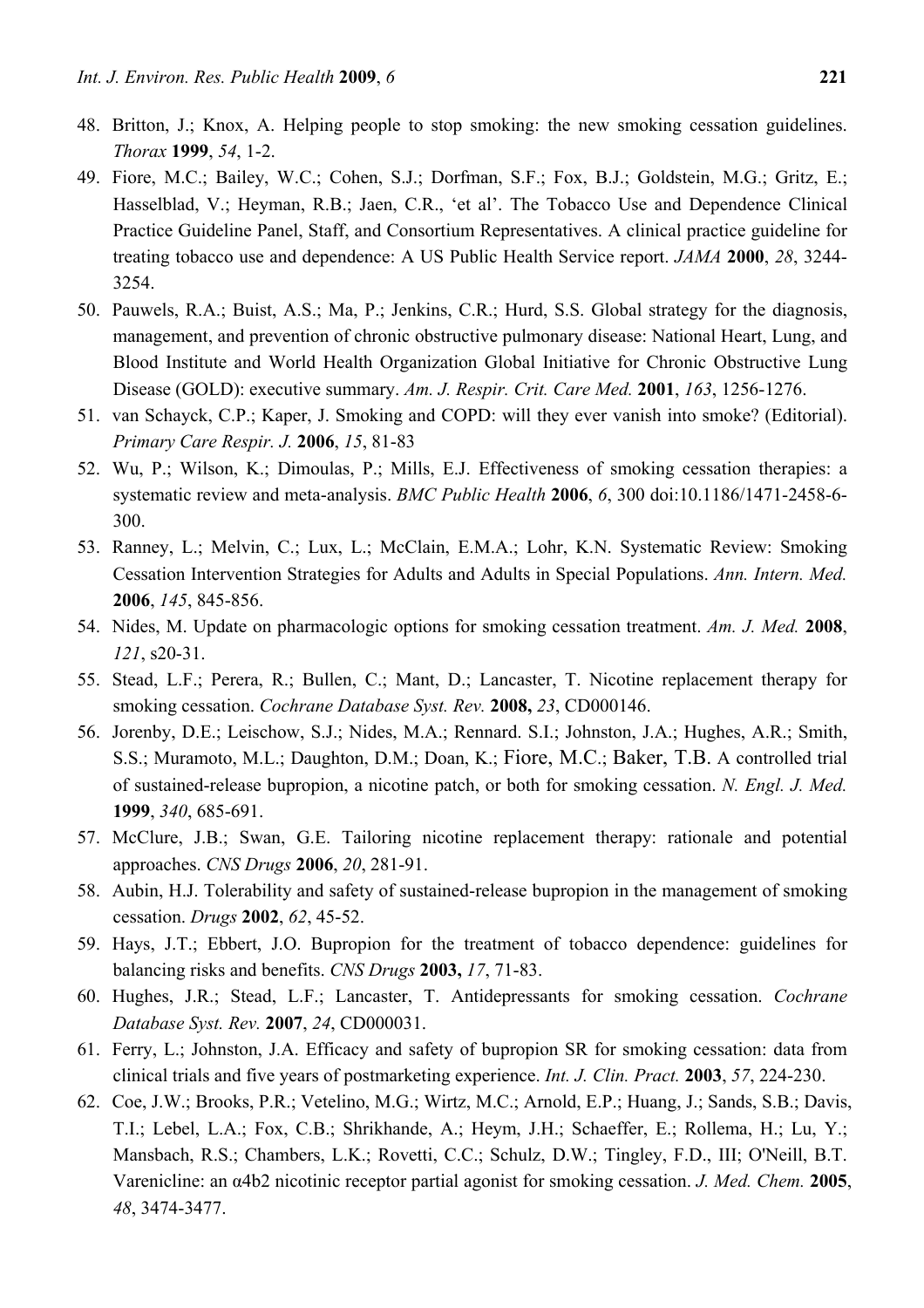- 63. Foulds, J. The neurobiological basis for partial agonist treatment of nicotine dependence: varenicline. *Int. J. Clin. Pract.* **2006**, *60*, 571-576.
- 64. Eisenberg, M.J.; Filion, K.B.; Yavin, D.; Bélisle, P.; Mottillo, S.; Joseph, L.; Gervais, A.; O'Loughlin, J.; Paradis, G.; Rinfret, S.; Pilote, L. Pharmacotherapies for smoking cessation: a meta-analysis of randomized controlled trials. *CMAJ* **2008**, *179*, 135-144.
- 65. Oncken, C.; Gonzales, D.; Nides, M.; Rennard, S.; Watsky, E.; Billing, C.B.; Anziano, R.; Reeves, K. Efficacy and safety of the novel selective nicotinic acetylcholine receptor partial agonist, varenicline, for smoking cessation. *Arch. Intern. Med.* **2006**, *166*, 1571-1577.
- 66. Jorenby, D.E.; Hays, J.T.; Rigotti, N.A.; Azoulay, S.; Watsky, E.J.; Williams, K.E.; Billing, C.B.; Gong, J.; Reeves, K.R. Efficacy of varenicline, an α4b2 nicotinic acetylcholine receptor partial agonist, vs. placebo or sustained-release bupropion for smoking cessation: a randomized controlled trial. *JAMA* **2006**, *296*, 56-63.
- 67. Gonzales, D.; Rennard, S.I.; Nides, M.; Oncken, C.; Azoulay, S.; Billing, C.B.; Watsky, E.J.; Gong, J.; Williams, K.E.; Reeves, K.R. Varenicline, an α4b2 nicotinic acetylcholine receptor partial agonist, vs. sustained-release bupropion and placebo for smoking cessation: a randomized controlled trial. *JAMA* **2006**, *296*, 47-55.
- 68. Tonstad, S.; Tonnesen, P.; Hajek, P.; Williams, K.E.; Billing, C.B.; Reeves, K.R. Effect of maintenance therapy with varenicline on smoking cessation: a randomized controlled trial. *JAMA* **2006**, *296*, 64-71.
- 69. Nides, M.C.O.; Gonzales, D.; Rennard, S.I.; Watsky, E.J.; Anziano, R.; Reeves, K.R. Smoking cessation with varenicline, a selective alpha-4-beta-2 nicotinic receptor partial agonist: results from a 7-week, randomized, placebo- and bupropion controlled trial with 1-year follow-up. *Arch. Intern. Med.* **2006**, *166*, 1561-1568.
- 70. Lyon, G.J. Possible varenicline-induced paranoia and irritability in a patient with major depressive disorder, borderline personality disorder, and methamphetamine abuse in remission. *J. Clin. Psychopharmacol*. **2008**, *28*, 720-721.
- 71. Pumariega, A.J.; Nelson, R.; Rotenberg. L. Varenicline-Induced Mixed Mood and Psychotic Episode in a Patient with a Past History of Depression. *CNS Spectr.* **2008**, *13*, 511-514.
- 72. Food and Drug Administration. *FDA Med Watch Alert, Varenicline (marketed as Chantix): Information, February 1, 2008, and November 20, 2007*. Available at www.fda.gov/cder/drug/infopage/varenicline/default.htm (accessed December 10, 2008).
- 73. Kohen, I.; Kremen, N. Varenicline-induced manic episode in a patient with bipolar disorder. *Am. J. Psychiatry* **2007**, *164*, 1269-1270.
- 74. Freedman, R. Exacerbation of schizophrenia by varenicline [letter]. *Am. J. Psychiatry*. **2007**, *164*, 1269.
- 75. Schmelzle, J.; Rosser, W.W.; Birtwhistle, R. Update on pharmacologic and nnpharmacologic therapies for smoking cessation. *Can. Fam. Physician* **2008**, *54*, 994-999.
- 76. Sutherland, G. Current approaches to the management of smoking cessation. *Drugs* **2002,** *62*, 53- 61.
- 77. Lancaster, T.; Stead, L.F. Individual behavioral counseling for smoking cessation. *Cochrane Database Syst. Rev.* **2005**, *18*, CD001292.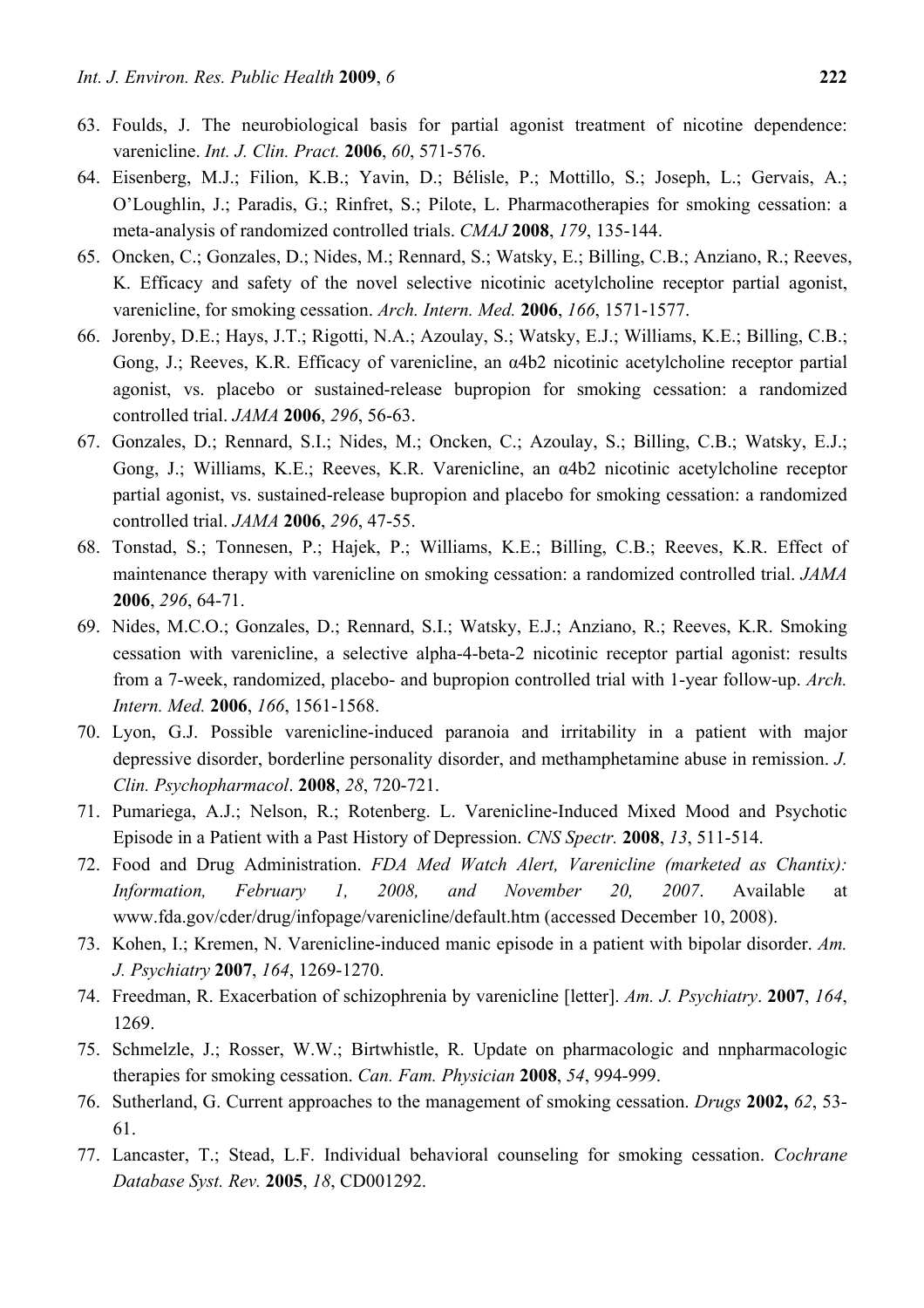- 78. Willemse, B.; Lesman-Leegte, I.; Timens, W.; Postma, D.; ten Hacken, N. High Cessation Rates of Cigarette Smoking in Subjects With and Without COPD. *Chest* **2005**, *128*, 3685-3687.
- 79. Stead, L.F.; Lancaster, T. Group behaviour therapy programmes for smoking cessation. *Cochrane Database Syst. Rev.* **2005**, *18*, CD001007.
- 80. Lancaster, T.; Stead, L.F. Self-help interventions for smoking cessation. *Cochrane Database Syst. Rev.* **2005**, *20*, CD001118.
- 81. Stead, L.F; Perera, R.; Lancaster, T. Telephone counseling for smoking cessation. *Cochrane Database Syst. Rev.* **2006,** *19*, CD002850.
- 82. Swartz, L.H.; Noell, J.W.; Schroeder, S.W.; Ary, D.V. A randomised control study of a fully automated internet based smoking cessation programme. *Tob. Control* **2006**, *15*, 7-12.
- 83. Strecher, V.J.; Shiffman, S.; West, R. Randomized controlled trial of a webbased computertailored smoking cessation program as a supplement to nicotine patch therapy. *Addiction* **2005**, *100*, 682-628.
- 84. Etter, J.F. Internet-based smoking cessation programs. *Int. J. Med. Inform.* **2006**, *75*, 110-116.
- 85. Molyneux, A.; Lewis, S.; Leivers, U.; Anderton, A.; Antoniak, M.; Brackenridge, A.; Nilsson, F.; McNeill, A.; West, R.; Moxham, J.; Britton, J. Clinical trial comparing nicotine replacement therapy (NRT) plus brief counseling, brief counseling alone, and minimal intervention on smoking cessation in hospital inpatients. *Thorax* **2003**, *58*, 484-488.
- 86. Simon, J.A.; Carmody, T.P.; Hudes, E.S.; Snyder, E.; Murray, J. Intensive smoking cessation counselling versus minimal counselling among hospitalized smokers treated with transdermal nicotine replacement: a randomized trial. *Am. J. Med.* **2003**, *114*, 555-562.
- 87. Macleod, Z.R.; Charles, M.A.; Arnaldi, V.C.; Adams, I.M. Telephone counselling as an adjunct to nicotine patches in smoking cessation: a randomised controlled trial. *Med. J. Aust.* **2003**, *179*, 349-352.
- 88. Bader, P.; McDonald, P.W.; Selby, P. An Algorithm for Tailoring Pharmacotherapy for Smoking Cessation: Results from a Delphi Panel of International Experts. *Tob. Control* **2008** *13*. [Epub ahead of print doi:10.1136/tc.2008.025635.
- 89. van der Meer, R.M.; Wagena, E.J.; Ostelo, R.W.; Jacobs, J.E.; van Schayck, C.P. Smoking cessation for chronic obstructive pulmonary disease. *Database Syst. Rev.* **2003**, *2*, CD002999.
- 90. Halpin, D.M.G.; Miravitlles, M. Chronic Obstructive Pulmonary Disease. The Disease and Its Burden to Society. *Proc. Am. Thorac. Soc.* **2006**, *3*, 619-623.
- 91. Siu, E.C.; Tyndale, R.F. Selegiline is a mechanism-based inactivator of CYP2A6 inhibiting nicotine metabolism in humans and mice. *J. Pharmacol. Exp. Ther.* **2008**, *324*, 992-999.
- 92. Schnoll, R.A.; Lerman, C. Current and emerging pharmacotherapies for treating tobacco dependence. *Expert Opin. Emerg. Drugs* **2006**, *11*, 429-444.
- 93. Foulds, J.; Steinberg, M.B.; Williams, J.M.; Ziedonis, D.M. Developments in pharmacotherapy for tobacco dependence: past, present and future. *Drug Alcohol Rev.* **2006**, *25*, 59-71.
- 94. Maurer, P.; Jennings, G.T.; Willers, J.; Rohner, F.; Lindman, Y.; Roubicek, K.; Renner, W.A.; Müller, P.; Bachmann, M.F. A therapeutic vaccine for nicotine dependence: preclinical efficacy, and phase I safety and immunogenicity. *Eur. J. Immunol.* **2005**, *35*, 2031-2040.
- 95. Berrettini, W.H.; Lerman, C.E. Pharmacotherapy and pharmacogenetics of nicotine dependence. *Am. J. Psychiatry* **2005**, *162*, 1441-1451.